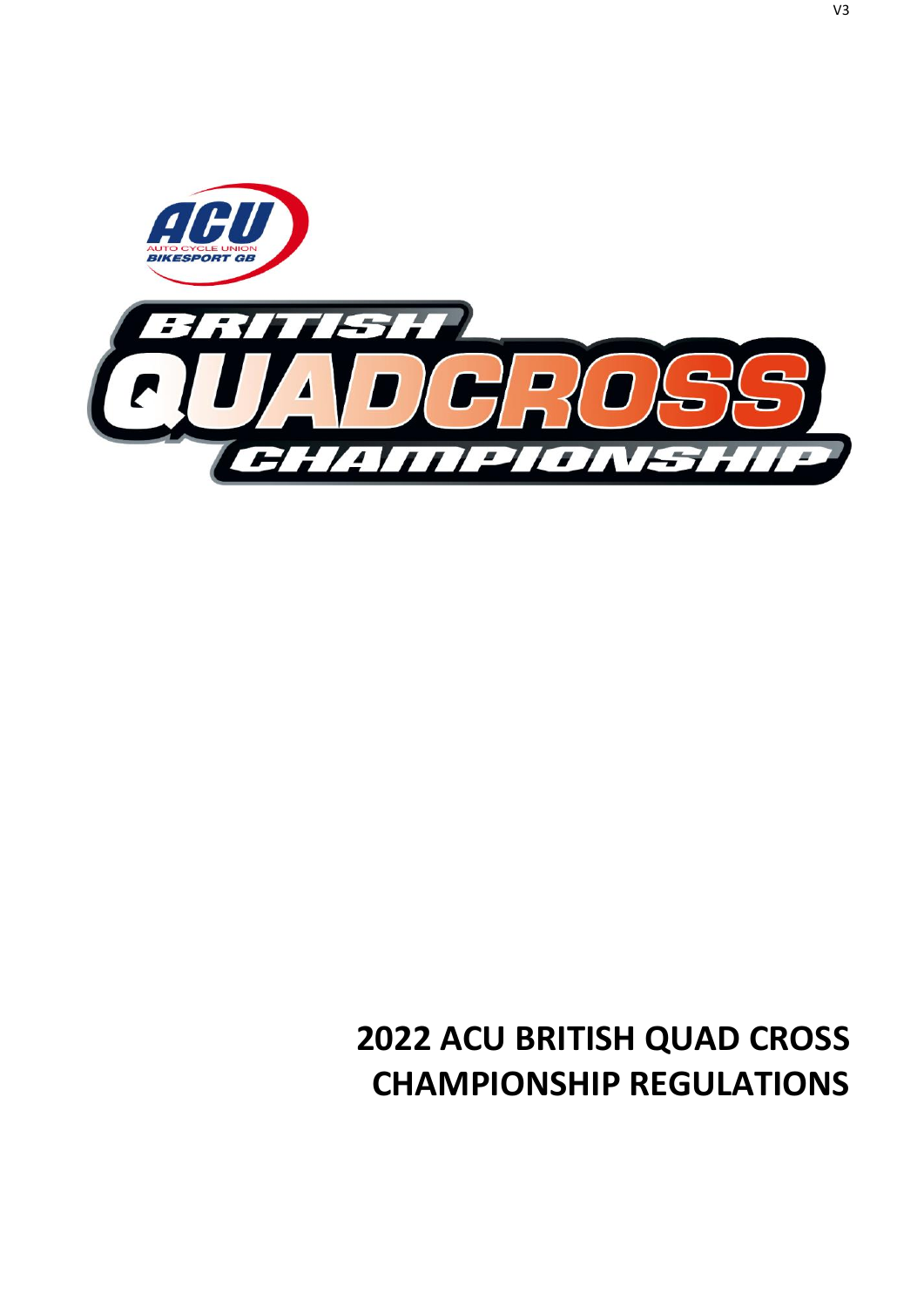# **2022 ACU BRITISH, U21 BRITISH & NATIONAL EXPERT QUAD CHAMPIONSHIP REGULATIONS**

# **1.0 ANNOUNCEMETS AND ENTRIES**

#### **1.1 ANNOUNCEMENT**

The Auto Cycle Union (ACU) will promote, together with appointed clubs, the British Quad Cross Championship, including British Under 21 Quad Cross Championship & National Expert Championship.

# **1.2 JURISDICTION**

The meetings will be held under the National Sporting Code of the ACU, the Standing regulations for Motocross, these Championship Conditions and any further Supplementary Regulations or Instructions issued or official announcements made.

The minimum level of insurance provided by the Organisers is through an ACU Basic Permit, Event organisers are reminded to inform competitors the level of cover provided in the Supplementary Regulations.

# **1.3 RIDER ELIGIBILITY - 2022**

The Championship is open to riders holding current Motocross licences issued by the ACU / SACU, or holding a current National licence issued by their European FMN. Any competitor not holding an ACU or SACU licence must provide proof of Insurance and a written start permission document issued by their FMN.

**Start permissions are the responsibility of each rider for each round (issued by licencing federation) EU » England Ireland » England England » Ireland**

To qualify For the British Under 21 Quad Championship a rider must be under the age of 21 years on the date of 30th April 2022.

#### **1.4 MACHINE ELIGIBILITY**

The Championship is open to quads meeting the current requirements as stated in the ACU Motocross Standing Regulations, which are machines up to 700cc (4-stroke) or 500cc (2-stroke).

#### **1.5 RIDER QUALIFICATION 2022**

The British Championship is open to a maximum of 40 registered riders taken in the Following order:

Top 20 From the 2021 British Championship positions.

Other registered riders accepted by the ACU.

Wild card riders may be taken at individual rounds @ £85 after approval. They will score points (A wild card rider is a non- registered rider)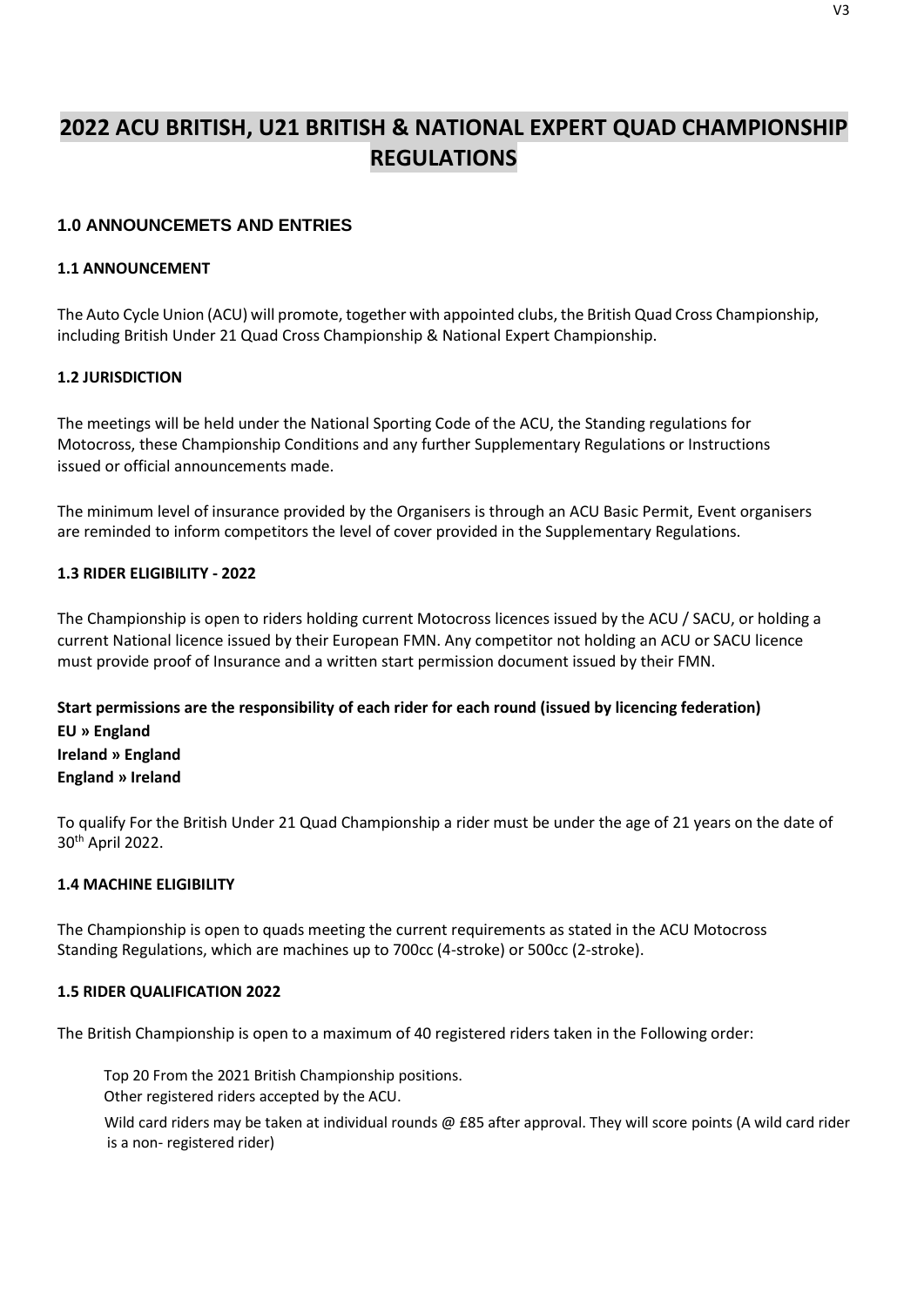National Expert Quad Cross Championship

The National Expert Quad Cross Championship will exclude any rider who has finished in the top 10 overall British championship positions from the previous year. It will also exclude any rider that has competed in a European Quad Cross Championship event in the previous 2 seasons. It will exclude any rider that has won the British U21 Championship in the past two years.

The ACU Motocross Committee reserve the right to invite, or consider, any rider for the whole series, who in their opinion would enhance the Championship for the good of the sport.

#### **1.6 ROUNDS**

The Championship will consist of 6 rounds, all of which will be point scoring.

# **Details of the full championship are:**

| Date                 | Location                         | Club                       |  |
|----------------------|----------------------------------|----------------------------|--|
| 1 May                | Duns                             | <b>NETT</b>                |  |
| 29 May               | Dean Moor                        | <b>NETT</b>                |  |
| 18 June              | Tandragee                        | QRI                        |  |
| 17 July              | <b>Wakes Colne</b>               | Histead & DMCC             |  |
| 24 July<br>14 August | Pontrilas<br><b>Cusses Gorse</b> | Nora MX<br>Waterlooville M |  |

#### **1.7 RECORDING**

The Official Points will be recorded by the ACU.

# **1.8 ENTRY / REGISTRATION**

There is no requirement to register for the 2022 British Championship. Riders will be required to hold a 2022 ACU or SACU licence or supply start permission from your own national federation.

Riders must supply a transponder number with their Entry.

Individual Round Entry Fee is £75. Riders are required to enter on a n individual round basis direct with each organising club. Wild card rider's entry fee is **£90** per round. Wild card will not be part of the Championship.

For the National Expert Championship, The individual round entry fee is £70.00, but a rider will not score any points in the main British Championship races.

Any rider who rides at any other event either at home or abroad on the same day as a Championship meeting may be fined £100.00 and disqualified from the remainder of the Championship. All Championship points & prize money will be forfeited. Riders may only be released by the ACU Motocross Committee for FIM/ FIME events by prior written request.

#### **1.9 ENTRY REFUND**

Under no circumstances will refunds be considered unless a rider informs the organiser of his injury within 7 days of the event prior to the event and sends a doctors/hospital certificate to the organiser.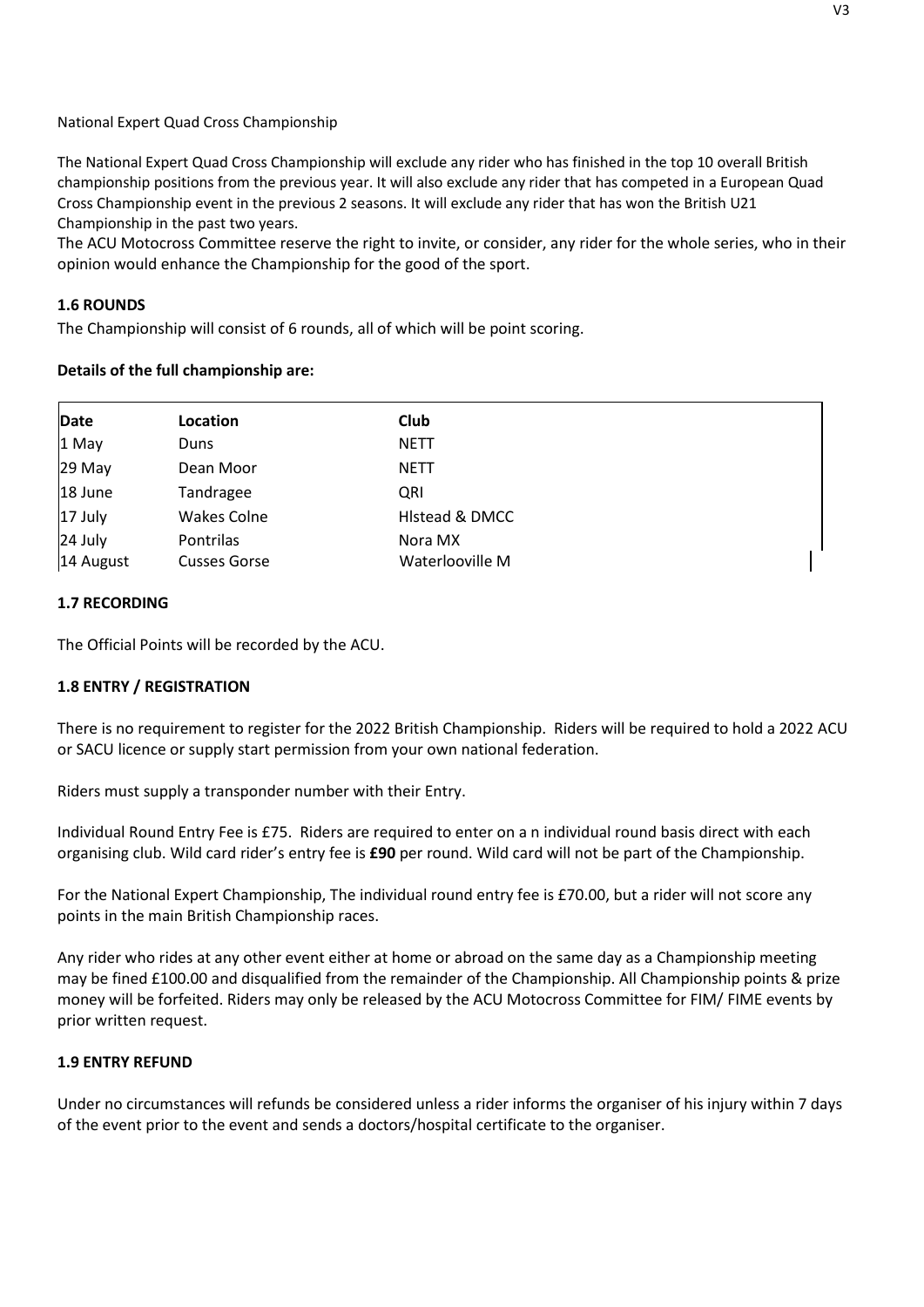# **2.0 TECHNICAL CONTROL**

# **2.1 TECHNICAL CONTROL**

Riders are allowed to use machines (maximum 2) as presented to Technical Control under their respective name and starting number. A machine can only be presented for technical Inspection under one rider's name, unless one is shared by two riders, in which case it is presented with both riders' number.

#### **2.2 SOUND**

For all machines; 115dB/A (+1dB/A type 1 meter or +2dB/A type 2 meter before the race; +2dB/A type 1 Meter or + 3dB/A type 2 meter after the race). Test procedure: 2 Metre Max method

Sound Control after a race – Any rider whose machine is above the limit documented above – whether it be one of the riders chosen at random or any other rider whose motorcycle is controlled/verified – may be penalised by having 1 minute added to his riding time in the race in question. Riders may be chosen by the use of ride by sound tests or at random by the Clerk of the Course.

Should a machine become excessively noisy during a practice or racing session, in the opinion of the Clerk of the Course, a board displaying "Noise" together with the offender's number shall be shown to the rider in question at an appropriate place on the circuit. Once passing the board the rider has two laps in which to enter the work area and effect repairs. i.e. the rider may only pass the board on two occasions. If the rider fails to enter the work area during that time, they will be shown the Black Flag and disqualified from the race in question. Under these circumstances no Sound Test shall be undertaken.

In either instance, if there are not enough laps left in the session or race for the above scenario to take place, the rider will still be shown the board whereby he is advised to affect a repair. However, if he fails to do this, the machine will automatically be sound tested at the end of the session or race.

Any rider refusing to have an engine measured will result in the loss of all British Championship points & prize money for the event in question.

#### **2.3 TRANSPONDERS**

All registered British Championship riders should own their own transponder for which it is their responsibility to ensure that it is fully charged (14 hours from completely flat as per the manufacturer's instructions) and fitted to the machine used in all practices, qualifying sessions and races. The transponder required is a Mylaps Motocross type transponder, orange. (Note. AMCA only transponders cannot be used).

The organisers and timekeepers will take no responsibility for the results of riders who fail to fit a transponder or charged transponder to their machine.

Transponders can be purchased or leased From HS Sport Ltd at Unit 5, Radnor Park Industrial Estate, Congleton, Cheshire CW12 4XN – Tel: 01260275708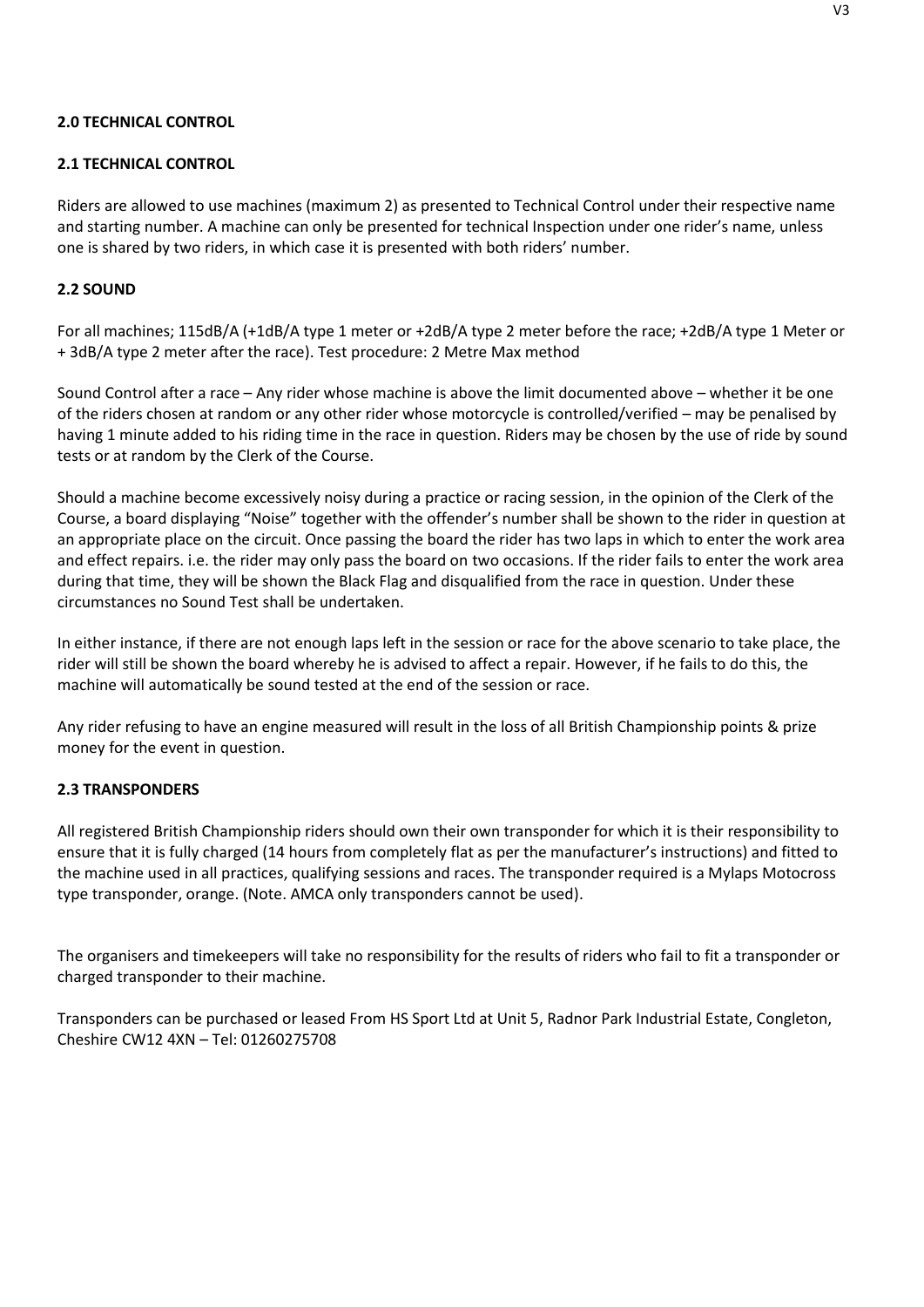#### **2.4 BODY ARMOUR**

It is compulsory that riders/passengers wear, as a minimum, back and chest protectors, soft shell body armour is acceptable, incorporated within the suit or worn separately. It is advised that all riders and passengers should wear a body belt/kidney protector.

#### **2.5 RIDING NUMBERS**

The number 1 plate will be issued to the Rider / Driver who has gained the highest number of points in the previous year's British Championship. All other numbers will be issued on first come first served basis.

#### **2.6 SHIRT NUMBERS**

All drivers must wear numbered riding shirts or bibs, supplied by them, showing the number on the rear, which must be produced at Technical Control. The numbers on the shirts must be the same as on the machine. Failure to comply may result in disqualification. The minimum dimension for the numbers must be 140mm height, 70mm width and 25mm width of stroke and the space between any two Figures 15mm. Riding numbers must be in strong contrast to the background.

#### **2.7 NUMBER PLATES**

Machines must also be fitted with a front & rear number plate of a minimum size of 150mm x 150mm with them mounted behind the rider on the rear grab bar and be in line with the machine reading left to right on both sides. The mounting bracket must not be higher than 150mm. Height of the number 100mm. Width of the number 80mm. Width of stroke 25mm. Space between two numbers 15mm. The number plate must always display the correct number of the rider. We reserve the right to require space for title sponsor on all front number boards.

| Rear upright number boards | <b>Background</b> | <b>Number</b>                                                                                                    |
|----------------------------|-------------------|------------------------------------------------------------------------------------------------------------------|
| Under 21                   | Blue              | White                                                                                                            |
| Main                       | White             | <b>Black</b>                                                                                                     |
| Expert                     | White             | <b>Black</b>                                                                                                     |
|                            |                   | Rear Vertical No Board Red with white number - Preregistered Expert riders will received this board at the first |

The current championship leader may use a red number plate (Front and rear) with a white number. This is optional.

#### **2.8 CHOICE OF MACHINE**

event.

A maximum of two machines is permitted. Riders may only change machines between races.

#### **3.0 RUNNING OF THE MEETING**

#### **3.1 FLAG SIGNALS**

| Red:                 | ALL riders must stop - (riders must not pass a red flag unless authorised to do so<br>and then only proceed at a slow pace).             |
|----------------------|------------------------------------------------------------------------------------------------------------------------------------------|
| Yellow Motionless:   | Danger, take care. Drive slowly                                                                                                          |
| Yellow Waved:        | Great Danger, prepare to stop, no overtaking. A significant reduction in speed<br>must be seen; therefore jumps should not be attempted. |
| Blue:                | Warning, you are about to be lapped                                                                                                      |
| Black with rider No: | That rider to stop immediately and leave the track                                                                                       |
| Green:               | Under starters orders                                                                                                                    |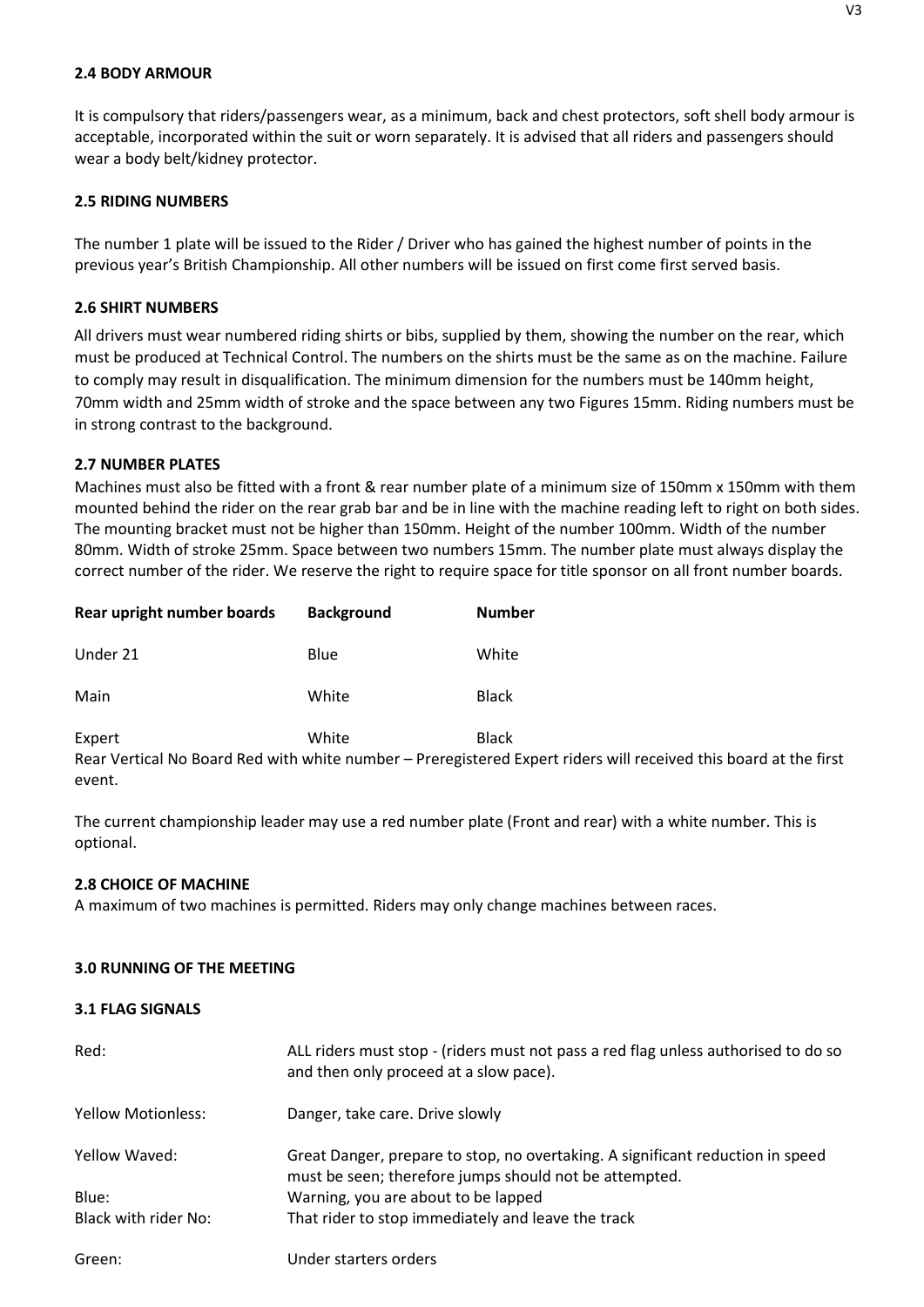White with Red Diagonal Medical Attention is required at that point.

White with Red Diagonal Medical Crew & Officials in attendance on live racetrack. Proceed with Cross Waved extreme caution, riders must significantly reduce speed and roll each jump individually with no overtaking until past the area of concern.

All Flag signals must be strictly adhered to. Failure to observe these signals may lead to disqualification.

# **3.2 PRACTICE / QUALIFICATION**

Practice / Qualification will be held at each event and where possible should be a minimum of 15 minutes. If a wet meeting is declared Qualifying may be cancelled & replaced with 2 laps of free practice.

# **3.3 RACES**

Three races counting towards the Championship will be held at each meeting. (Conditions may vary the number of races.

# **3.4 RACE DURATION**

20 minutes + 2 laps (please note adverse conditions may cause race durations to vary at the discretion of the Clerk of the Course)

# **3.5 STARTING POSITIONS**

For all rounds riders will come to the line based on the results of timed qualification (or in the absence of timed qualification by current championship positions at the start of the meeting). If this occurs at the first round of the championship then they will come to the line following a rider ballot.

#### **3.6 START**

The start will be live engine, clutch type.

A maximum of 20 machines will go to the front row and the remainder will go on a second row. All 20 positions on the front row must be filled before riders can take a position on the back row. Once a rider has taken his place at the start gate he cannot change it.

A rider is deemed to be under starters orders when the first rider is called to the start line. Any rider who fails to be ready to start within two minutes of the first rider reaching the start line or who causes a start to be unnecessarily delayed in the opinion the starter or the Clerk of the Course may be disqualified from that race.

The starter will hold up a green flag from which moment the riders are under his control until all riders are on the start line. When all the riders are on the start line the starter's assistant will hold up a 15 second board for 15 seconds. At the end of the 15 seconds a five second board will be shown and the gate will drop between 5 and 10 seconds **after** the five-second board is shown.

No one except RIDERS and OFFICIALS shall be permitted in the area of the starting gate. Riders may only "groom" behind the start gate and no tools or outside assistance is allowed.

#### **3.7 FALSE STARTS**

A waving of a red flag will be used to signify a false start. All riders should go back to the waiting zone and await further announcements regarding the re-start.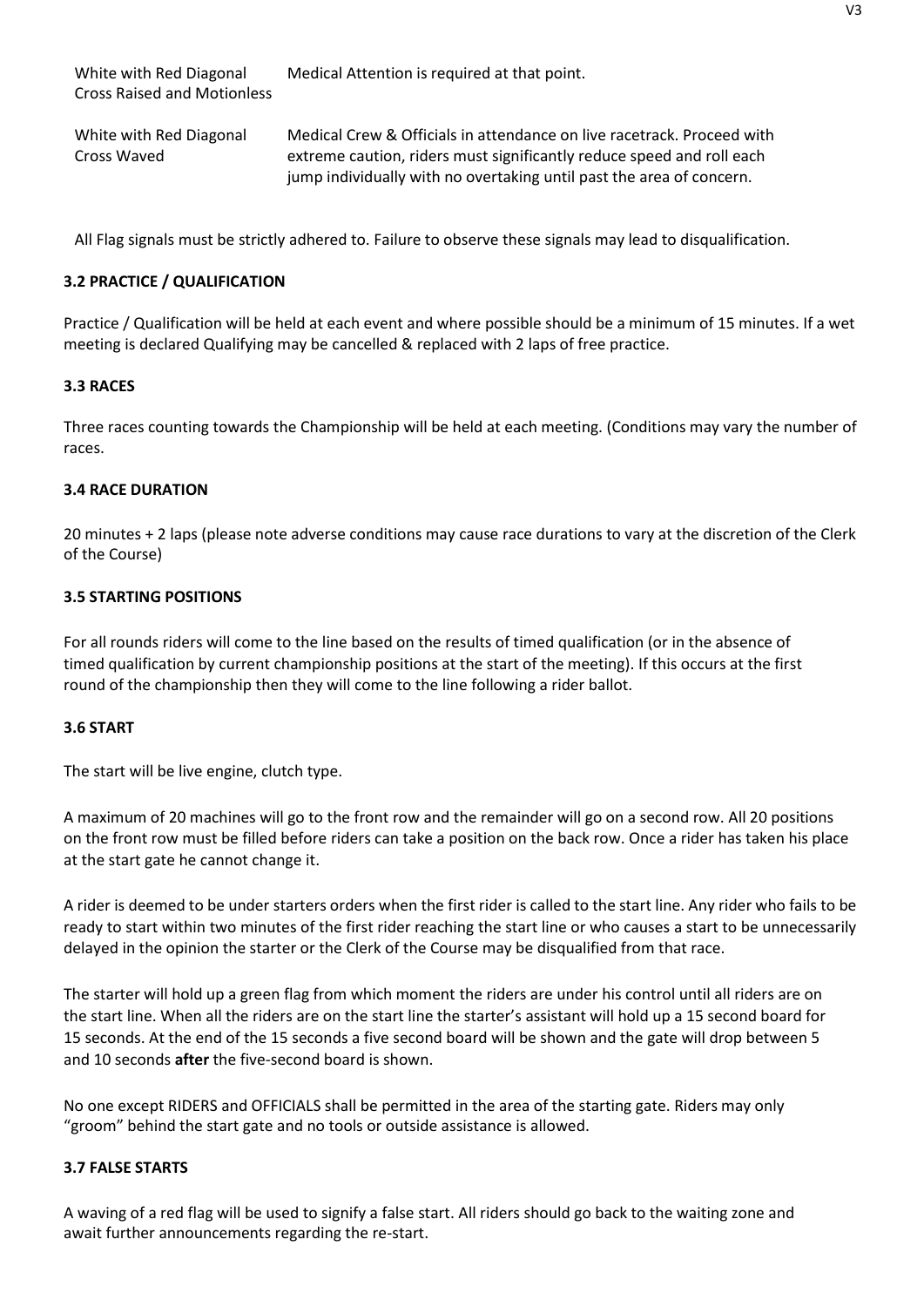Any rider not admitted in the initial start cannot be introduced after a false start. In the case of an immediate restart riders may only exchange machines in the Waiting Zone.

In the case that the re-start will not take place immediately riders will return to the waiting zone to be instructed if they can return to the paddock.

#### **3.8 STOPPING A RACE**

The Clerk of the Course has the right, for safety reasons or other cases of force majeure, to stop a race prematurely or to cancel a part or the whole of a meeting.

The Clerk of the Course may exclude one or more riders, deemed to be at fault for a race being stopped, from taking part in the restart.

If a British Championship race is stopped before half race distance has elapsed there will be a complete restart. This will be deemed a new race.

Riders will return to the waiting zone to await an official announcement. Restarts will take place as soon as possible.

In the event of a complete re-start reserve riders may take part in the restart if one or more of the original starters are unable to take part or are disqualified by the Clerk of the Course. Riders who missed the waiting zone for the original start are permitted to participate in the re-start. All reserve riders for the original start are reserves for the re-start. If a reserve rider competed in the first start he will not automatically be included in the restart.

If a race has to be stopped after the leader has completed 50% of the race distance, excluding any additional laps, rounded down to the nearest number of laps, it will be considered to have finished.

The order of classification shall be based upon the order of last crossing the finishing line prior to the showing of the red flag.

If a race has to be stopped after the leader(s) has taken the chequered flag they will be classified as having finished the race. The order of classification for those riders who have not taken the chequered flag shall be based upon the order of last crossing the finish control line prior to the showing of the red flag.

The Clerk of the Course may disqualify/penalize a rider from the results who has deemed to be the cause of the red flag incident.

If a race has to be stopped after the leader has taken the chequered flag they will be classified as having finished the race.

The order of classification for those riders who have not taken the chequered flag shall be based upon the order of last crossing the finish line prior to the showing of the red flag, and only competitors who are racing at the showing of the red flag and have completed 50% of the overall race distance (rounded down) will be classified.

#### **3.9 WORKING AREA**

A trackside working area will be available. Only in this area may mechanics make repairs or adjustments to the machines during races/qualification.

#### **3.10 CLASSIFICATION AT THE END OF A RACE**

To be classed as a finisher, a rider must complete 50% (Rounded down) of the number of completed laps of the race winner. Riders do not need to pass the chequered flag to be classified as a finisher. If a rider does not complete their final lap within 5 minutes of the winner crossing the finish line, that lap will not count towards their score.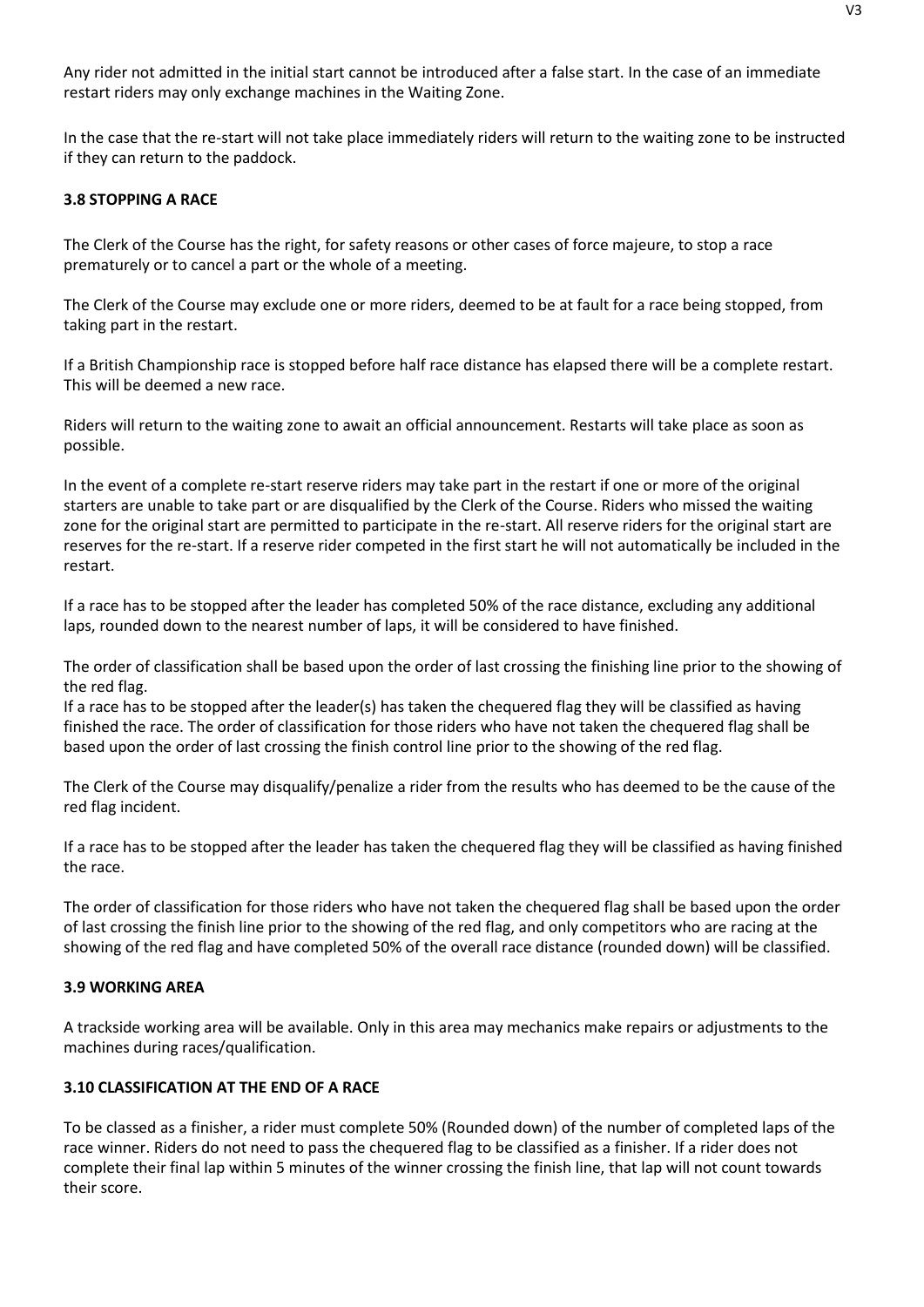# **3.11 POINTS**

All Riders will score points in the British Quad Championship.

British Under 21 & National Expert Championship riders will score point towards there individual championship as well. - Points will be awarded in the following order for positions 1 to 20.

1st = 25, 2nd = 22, 3rd = 20, 4th = 18, 5th = 16, 6th – 15, 7th = 14, 8th = 13, 9th = 12, 10th = 11, 11th = 10, 12th = 9, 13th = 8, 14th = 7, 15th = 6, 16th = 5, 17th = 4, 18th = 3, 19th = 2, 20th = 1

#### **3.12 TIES**

If a tie occurs on points scored on the day, it will be resolved on the highest place in the last race. If this fails to decide a tie it will then be decided by the highest place in the second race.

If a tie occurs at the end of the championship it will be resolved in favour of the rider gaining the greater number of first places, or if this fails to decide a tie, then in favour of the driver gaining the greater number of second places and so on, down to last place.

#### **3.13 OUTSIDE ASSISTANCE & COURSE CUTTING**

Receiving any outside assistance will be considered as an attempt to gain an advantage for which the penalty may be disqualification from the respective race.

Once riders come under starters orders outside assistance is forbidden and any violation may result in disqualification. Please also refer to the following addendum.

Outside assistance may be permitted under the following criteria:

If carried out by an Official in the interests of safety.

If carried out by a third party directly under the instruction of an Official. During a race only, a rider may carry out quad maintenance outside of the work area.

If, for any reason, a rider leaves the course, they must re-join it as closely as possible at the point where they left the course without any outside assistance. They must not gain any advantage. If any advantage is obtained they may be penalised or disqualified from the results.

Any machine taken back to the paddock during the race will not be allowed to re-join that race.

#### **3.14 STATEMENT OF FACT**

Any offence or breach of the rules contained within the Sporting Code, the relevant discipline regulations, or appendices, or any supplementary regulations, howsoever caused, if witnessed by a senior event Official shall be deemed for purposes of disciplinary procedure as a "Statement of Fact".

Senior event Officials will include but are not limited to; Clerk of the Course and his/her Assistants, Chief Marshall and Championship Manager.

Any such Statement of Fact shall not be subject to protest or appeal.

The offence(s) shall be dealt with under section six of the National Sporting Code sub sections 6.08 and 6.09; Powers of the Clerk of the Course and Race Direction.

Penalties which may be given by the above-named officials in 6.08 and 6.09 are outlined in NSC section 10.03.2.3

Statements of Fact shall also include the decisions of Timekeeper, Starter and Finish line Judges, Sound Inspectors as already defined within the Code.

If you have any issues please talk to the ACU or host clubs officials.

#### **3.15 WINNERS PRESENTATION**

The First three overall British, Under 21 riders and National Expert Riders on the day must attend the official prize giving ceremony for photographs. This will be held as soon as possible after the final race of the day. A presentation will be made to the best placed "Rookie" rider based on the overall results on the day. Rookie Definition: the first year a rider is competing in the British Championship series.